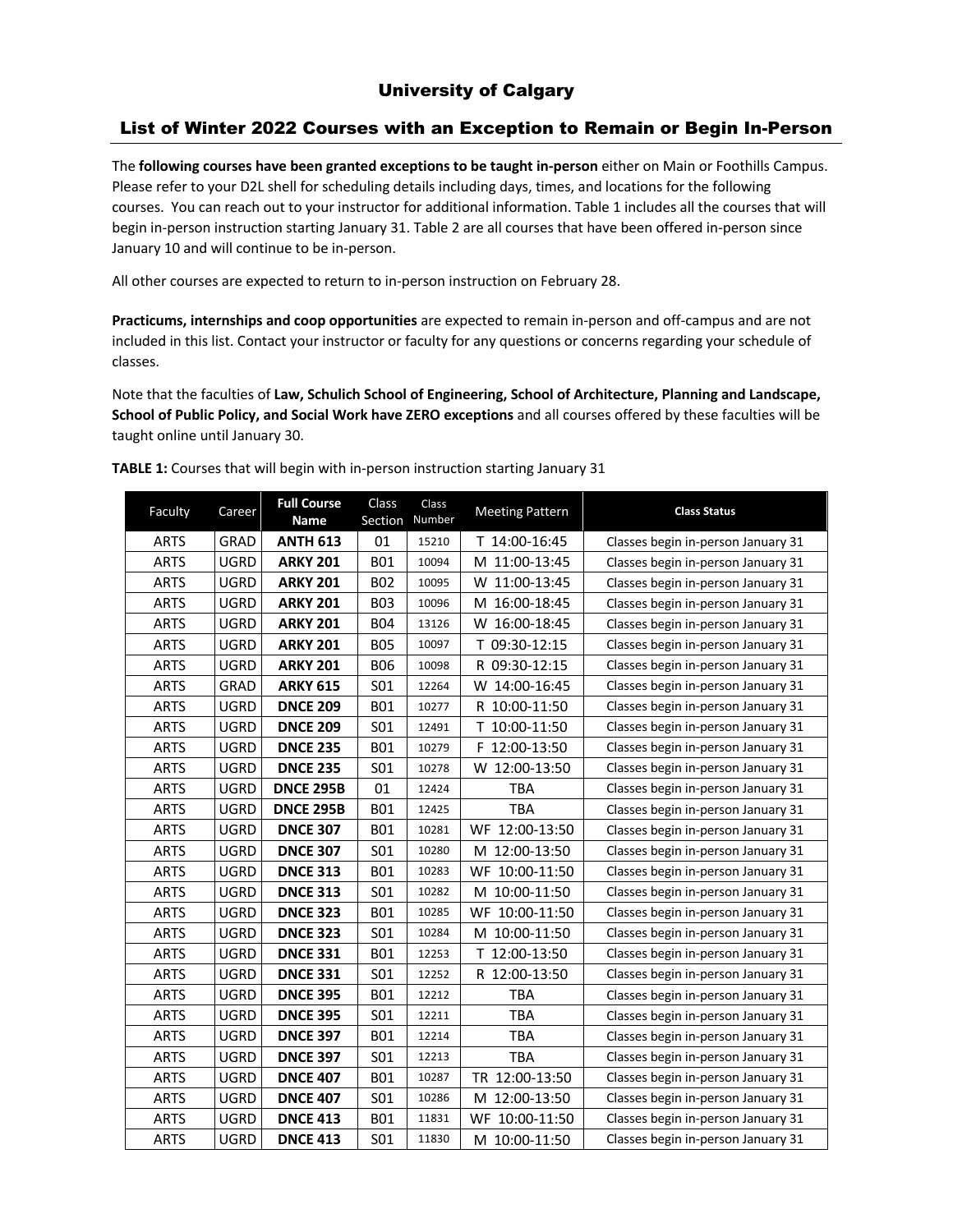| Faculty          | Career      | <b>Full Course</b><br><b>Name</b>     | Class<br>Section     | Class<br>Number | <b>Meeting Pattern</b> | <b>Class Status</b>                |  |
|------------------|-------------|---------------------------------------|----------------------|-----------------|------------------------|------------------------------------|--|
| <b>ARTS</b>      | <b>UGRD</b> | <b>DNCE 431</b>                       | <b>B01</b>           | 14482           | R 14:00-15:50          | Classes begin in-person January 31 |  |
| <b>ARTS</b>      | <b>UGRD</b> | <b>DNCE 431</b>                       | S01                  | 14483           | T 14:00-15:50          | Classes begin in-person January 31 |  |
| <b>ARTS</b>      | <b>UGRD</b> | <b>DNCE 495</b>                       | <b>B01</b>           | 12216           | TBA                    | Classes begin in-person January 31 |  |
| <b>ARTS</b>      | <b>UGRD</b> | <b>DNCE 495</b>                       | S01                  | 12215           | <b>TBA</b>             | Classes begin in-person January 31 |  |
| <b>ARTS</b>      | <b>UGRD</b> | <b>DNCE 531B</b>                      | <b>B01</b>           | 11923           | W 16:30-19:20          | Classes begin in-person January 31 |  |
| <b>ARTS</b>      | <b>UGRD</b> | <b>DNCE 531B</b>                      | <b>SO1</b>           | 11922           | W 16:00-16:20          | Classes begin in-person January 31 |  |
| <b>ARTS</b>      | UGRD        | <b>DRAM 210</b>                       | <b>B01</b>           | 12538           | W 08:00-09:50          | Classes begin in-person January 31 |  |
| <b>ARTS</b>      | <b>UGRD</b> | <b>DRAM 210</b>                       | S01                  | 12537           | M 08:00-10:50          | Classes begin in-person January 31 |  |
| <b>ARTS</b>      | <b>UGRD</b> | <b>DRAM 210</b>                       | <b>B02</b>           | 12540           | 13:00-14:50<br>W       | Classes begin in-person January 31 |  |
| <b>ARTS</b>      | <b>UGRD</b> | <b>DRAM 210</b>                       | <b>SO2</b>           | 12539           | M 13:00-15:50          | Classes begin in-person January 31 |  |
| <b>ARTS</b>      | <b>UGRD</b> | <b>DRAM 210</b>                       | <b>B03</b>           | 12542           | R 08:00-09:50          | Classes begin in-person January 31 |  |
| <b>ARTS</b>      | <b>UGRD</b> | <b>DRAM 210</b>                       | <b>SO3</b>           | 12541           | T 08:00-10:50          | Classes begin in-person January 31 |  |
| <b>ARTS</b>      | <b>UGRD</b> | <b>DRAM 312</b>                       | S01                  | 15385           | MW 09:00-10:50         | Classes begin in-person January 31 |  |
| <b>ARTS</b>      | <b>UGRD</b> | <b>DRAM 316B</b>                      | <b>B01</b>           | 16172           | F 09:00-10:15          | Classes begin in-person January 31 |  |
| <b>ARTS</b>      | <b>UGRD</b> | <b>DRAM 316B</b>                      | <b>B02</b>           | 16413           | F 13:00-14:15          | Classes begin in-person January 31 |  |
| <b>ARTS</b>      | <b>UGRD</b> | <b>DRAM 320</b>                       | <b>B01</b>           | 15389           | M 13:00-14:50          | Classes begin in-person January 31 |  |
| <b>ARTS</b>      | UGRD        | <b>DRAM 320</b>                       | <b>SO1</b>           | 15388           | M 15:00-16:50          | Classes begin in-person January 31 |  |
| <b>ARTS</b>      | <b>UGRD</b> | <b>DRAM 512</b>                       | <b>B01</b>           | 15397           | W 13:00-15:50          | Classes begin in-person January 31 |  |
| <b>ARTS</b>      | <b>UGRD</b> | <b>DRAM 512</b>                       | S <sub>01</sub>      | 15396           | M 13:00-15:50          | Classes begin in-person January 31 |  |
| <b>ARTS</b>      | <b>UGRD</b> | <b>MUED 417</b>                       | 01                   | 15430           | MWF 11:00-11:50        | Classes begin in-person January 31 |  |
| <b>ARTS</b>      | <b>UGRD</b> | <b>MUPF 201B</b>                      | <b>B01</b>           | 10811           | R 15:30-18:15          | Classes begin in-person January 31 |  |
| <b>ARTS</b>      | <b>UGRD</b> | <b>MUPF 205B</b>                      | <b>B01</b>           | 10812           | TR 12:30-13:45         | Classes begin in-person January 31 |  |
| <b>ARTS</b>      | <b>UGRD</b> | <b>MUPF 211B</b>                      | <b>B01</b>           | 13571           | TR 12:30-13:45         | Classes begin in-person January 31 |  |
| <b>ARTS</b>      | <b>UGRD</b> | <b>MUPF 213B</b>                      | <b>B01</b>           | 10813           | TR 14:00-15:15         | Classes begin in-person January 31 |  |
| <b>ARTS</b>      | <b>UGRD</b> | <b>MUPF 215B</b>                      | <b>B01</b>           | 10814           | W 19:00-21:45          | Classes begin in-person January 31 |  |
| <b>ARTS</b>      | UGRD        | <b>MUPF 221B</b>                      | <b>B01</b>           | 14486           | T 15:30-18:15          | Classes begin in-person January 31 |  |
| <b>ARTS</b>      | <b>UGRD</b> | <b>MUPF 229B</b>                      | <b>B01</b>           | 10827           | M 18:00-20:45          | Classes begin in-person January 31 |  |
| <b>ARTS</b>      | <b>UGRD</b> | <b>MUPF 241B</b>                      | <b>B01</b>           | 10815           | <b>TBA</b>             | Classes begin in-person January 31 |  |
| <b>ARTS</b>      | <b>UGRD</b> | <b>MUPF 301B</b>                      | <b>B01</b>           | 10816           | R 15:30-18:15          | Classes begin in-person January 31 |  |
| <b>ARTS</b>      | <b>UGRD</b> | <b>MUPF 305B</b>                      | <b>B01</b>           | 10817           | TR 12:30-13:45         | Classes begin in-person January 31 |  |
| <b>ARTS</b>      | <b>UGRD</b> | <b>MUPF 311B</b>                      | <b>B01</b>           | 13572           | TR 12:30-13:45         | Classes begin in-person January 31 |  |
| <b>ARTS</b>      | <b>UGRD</b> | <b>MUPF 313B</b>                      | <b>B01</b>           | 10849           | TR 14:00-15:15         | Classes begin in-person January 31 |  |
| <b>ARTS</b>      | <b>UGRD</b> | <b>MUPF 315B</b>                      | <b>B01</b>           | 10850           | W 19:00-21:45          | Classes begin in-person January 31 |  |
| <b>ARTS</b>      | <b>UGRD</b> | <b>MUPF 321B</b>                      | <b>B01</b>           | 14487           | T 15:30-18:15          | Classes begin in-person January 31 |  |
| <b>ARTS</b>      | UGRD        | <b>MUPF 329B</b>                      | <b>B01</b>           | 10828           | M 18:00-20:45          | Classes begin in-person January 31 |  |
| <b>ARTS</b>      | UGRD        | <b>MUPF 341B</b>                      | <b>B01</b>           | 10818           | TBA                    | Classes begin in-person January 31 |  |
| <b>ARTS</b>      | <b>GRAD</b> | <b>MUPF 641B</b>                      | <b>B01</b>           | 11203           | TBA                    | Classes begin in-person January 31 |  |
| <b>ARTS</b>      | <b>GRAD</b> | <b>MUPF 643B</b>                      | <b>B01</b>           | 11201           | <b>TBA</b>             | Classes begin in-person January 31 |  |
| <b>ARTS</b>      | UGRD        | <b>MUSI 223</b>                       | <b>B01</b>           | 15356           | TBA                    | Classes begin in-person January 31 |  |
| <b>ARTS</b>      | UGRD        | <b>MUSI 421</b>                       | <b>B01</b>           | 15359           | TBA                    | Classes begin in-person January 31 |  |
| <b>ARTS</b>      | <b>UGRD</b> | <b>MUSI 423</b>                       | <b>B01</b>           | 15360           | TBA                    | Classes begin in-person January 31 |  |
| <b>ARTS</b>      | <b>UGRD</b> | <b>MUSI 521</b>                       | <b>B01</b>           | 15361           | TBA                    | Classes begin in-person January 31 |  |
| <b>ARTS</b>      | <b>UGRD</b> | <b>MUSI 523</b>                       | <b>B01</b>           | 15362           | <b>TBA</b>             | Classes begin in-person January 31 |  |
| <b>ARTS</b>      | GRAD        | <b>MUSI 623</b>                       | 01                   | 11447           | TBA                    | Classes begin in-person January 31 |  |
| <b>ARTS</b>      | GRAD        | <b>MUSI 623</b>                       | <b>B01</b>           | 11448           | TBA                    | Classes begin in-person January 31 |  |
| <b>ARTS</b>      | GRAD        | <b>PSYC 623</b>                       | 01                   | 14646           | T 09:00-11:45          | Classes begin in-person January 31 |  |
| <b>ARTS</b>      | GRAD        | <b>PSYC 673</b>                       | <b>B01</b>           | 12974           | M 15:00-17:45          | Classes begin in-person January 31 |  |
| <b>ARTS</b>      | <b>UGRD</b> | <b>SCPA 499</b><br><b>EDUC 460.08</b> | 01<br>S <sub>1</sub> | 14505<br>162680 | M 16:00-18:45          | Classes begin in-person January 31 |  |
| <b>EDUCATION</b> | <b>UGRD</b> |                                       |                      |                 | MF 12:30-14:20         | Classes begin in-person January 31 |  |
| <b>EDUCATION</b> | <b>UGRD</b> | <b>EDUC 460.16</b>                    | S1                   | 162680          | MF 12:30-14:20         | Classes begin in-person January 31 |  |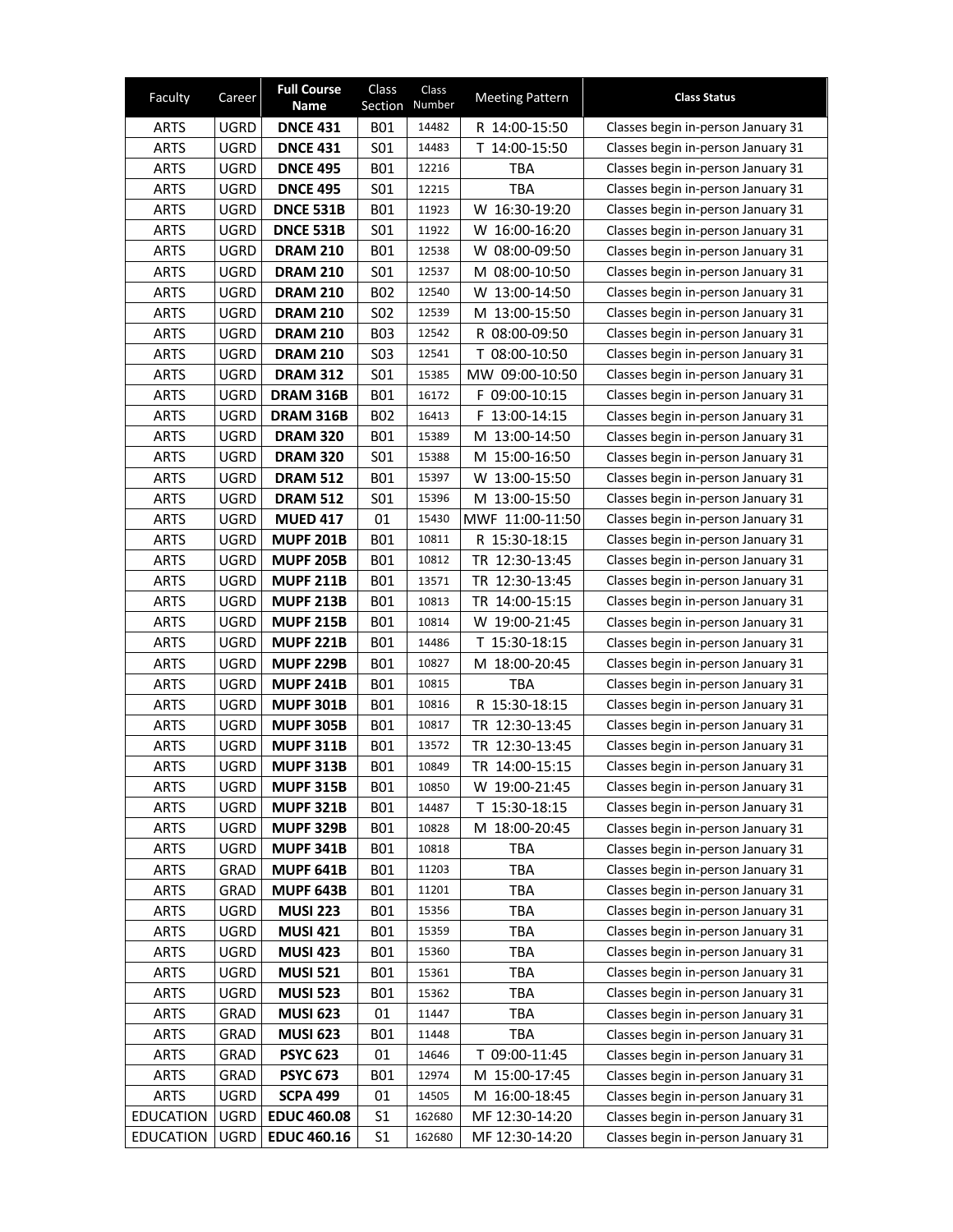| Faculty            | Career      | <b>Full Course</b><br>Name | Class<br>Section | Class<br>Number | <b>Meeting Pattern</b> | <b>Class Status</b>                    |
|--------------------|-------------|----------------------------|------------------|-----------------|------------------------|----------------------------------------|
| <b>EDUCATION</b>   | <b>GRAD</b> | <b>EDPS 743B</b>           | 01               | 13636           | T 09:00-11:50          | Classes begin in-person January 31     |
| <b>HASKAYNE</b>    | <b>GRAD</b> | <b>ACCT 603</b>            | 02               | 10090           | F 08:30-12:00          | Classes begin in-person January 31     |
| <b>HASKAYNE</b>    | <b>GRAD</b> | <b>FNCE 611</b>            | 02               | 14265           | F 13:00-17:00          | Classes begin in-person January 31     |
| HASKAYNE           | <b>GRAD</b> | <b>FNCE 645</b>            | 01               | 14267           | 13:00-17:00<br>F.      | Classes begin in-person January 31     |
| <b>HASKAYNE</b>    | <b>GRAD</b> | <b>FNCE 653</b>            | 01               | 14284           | S 13:00-17:00          | Classes begin in-person January 31     |
| HASKAYNE           | <b>GRAD</b> | <b>MGST 611</b>            | 01               | 10480           | S 13:00-17:00          | Classes begin in-person January 31     |
| <b>HASKAYNE</b>    | <b>GRAD</b> | <b>MGST 615</b>            | 05               | 14292           | S 08:30-12:00          | Classes begin in-person January 31     |
| <b>HASKAYNE</b>    | <b>GRAD</b> | <b>MGST 643</b>            | 01               | 14295           | S 08:30-12:00          | Classes begin in-person January 31     |
| <b>HASKAYNE</b>    | <b>GRAD</b> | <b>MKTG 668</b>            | S01              | 16673           | 13:00-17:00<br>F       | Classes begin in-person January 31     |
| <b>HASKAYNE</b>    | <b>GRAD</b> | <b>OBHR 621</b>            | 03               | 14533           | F 08:30-12:00          | Classes begin in-person January 31     |
| HASKAYNE           | <b>GRAD</b> | <b>OBHR 668</b>            | S03              | 16674           | F 13:00-17:00          | Classes begin in-person January 31     |
| <b>HASKAYNE</b>    | <b>GRAD</b> | <b>OPMA 601</b>            | 03               | 11320           | S 08:30-12:00          | Classes begin in-person January 31     |
| <b>HASKAYNE</b>    | <b>UGRD</b> | <b>REAL 567</b>            | 01               | 12816           | R 18:30-21:15          | Classes begin in-person January 31     |
| <b>HASKAYNE</b>    | <b>GRAD</b> | <b>SGMA 602</b>            | 02               | 14542           | S 13:00-17:00          | Classes begin in-person January 31     |
| <b>KINESIOLOGY</b> | GRAD        | <b>KNES 674</b>            | <b>B01</b>       | 16224           | W 12:00-14:45          | Classes begin in-person January 31     |
| <b>SCIENCE</b>     | <b>UGRD</b> | <b>CHEM 371</b>            | <b>B01</b>       | 10215           | T 08:30-11:20          | One day exception only, please see D2L |
| <b>SCIENCE</b>     | <b>UGRD</b> | <b>CHEM 371</b>            | <b>B02</b>       | 10216           | T 12:00-14:50          | One day exception only, please see D2L |
| <b>SCIENCE</b>     | <b>UGRD</b> | <b>CHEM 371</b>            | <b>B03</b>       | 10938           | T 15:30-18:20          | One day exception only, please see D2L |
| <b>SCIENCE</b>     | <b>UGRD</b> | <b>CHEM 371</b>            | <b>B04</b>       | 10217           | W 15:30-18:20          | One day exception only, please see D2L |
| <b>SCIENCE</b>     | <b>UGRD</b> | <b>CHEM 371</b>            | <b>B05</b>       | 10218           | R 08:30-11:20          | One day exception only, please see D2L |
| <b>SCIENCE</b>     | <b>UGRD</b> | <b>CHEM 371</b>            | <b>B06</b>       | 11828           | R 12:00-14:50          | One day exception only, please see D2L |
| <b>SCIENCE</b>     | <b>UGRD</b> | <b>CHEM 371</b>            | <b>B07</b>       | 12251           | R 15:30-18:20          | One day exception only, please see D2L |
| <b>SCIENCE</b>     | <b>UGRD</b> | <b>CHEM 433</b>            | <b>B01</b>       | 13275           | M 14:30-17:20          | Classes begin in-person January 31     |
| <b>SCIENCE</b>     | <b>UGRD</b> | <b>CHEM 433</b>            | <b>B02</b>       | 13276           | T 08:00-10:50          | Classes begin in-person January 31     |
| <b>SCIENCE</b>     | <b>UGRD</b> | <b>CHEM 433</b>            | <b>B03</b>       | 13280           | T 14:00-16:50          | Classes begin in-person January 31     |
| <b>SCIENCE</b>     | <b>UGRD</b> | <b>CHEM 433</b>            | <b>B05</b>       | 13278           | W 14:30-17:20          | Classes begin in-person January 31     |
| <b>SCIENCE</b>     | <b>UGRD</b> | <b>CHEM 433</b>            | <b>B06</b>       | 13277           | R 08:00-10:50          | Classes begin in-person January 31     |
| <b>SCIENCE</b>     | <b>UGRD</b> | <b>CHEM 433</b>            | <b>B07</b>       | 15799           | R 14:00-16:50          | Classes begin in-person January 31     |
| <b>SCIENCE</b>     | <b>UGRD</b> | <b>CHEM 433</b>            | <b>B09</b>       | 15798           | 14:30-17:20<br>F.      | Classes begin in-person January 31     |
| <b>SCIENCE</b>     | <b>UGRD</b> | <b>CPSC 599</b>            | 01               | 14145           | T 11:00-12:15          | One day exception only, please see D2L |
| <b>SCIENCE</b>     | <b>UGRD</b> | <b>GLGY 333</b>            | <b>B01</b>       | 11855           | R 08:00-10:50          | Classes begin in-person January 31     |
| <b>SCIENCE</b>     | <b>UGRD</b> | <b>GLGY 333</b>            | <b>B02</b>       | 11856           | R 11:00-13:50          | Classes begin in-person January 31     |
| <b>SCIENCE</b>     | <b>UGRD</b> | <b>GLGY 433</b>            | <b>B01</b>       | 12087           | R 11:00-13:45          | Classes begin in-person January 31     |
| <b>SCIENCE</b>     | <b>UGRD</b> | <b>GLGY 433</b>            | <b>B02</b>       | 12088           | R 14:00-16:45          | Classes begin in-person January 31     |
| <b>SCIENCE</b>     | GRAD        | <b>GLGY 647</b>            | <b>B01</b>       | 14591           | M 12:00-13:50          | Classes begin in-person January 31     |
| <b>SCIENCE</b>     | GRAD        | <b>GLGY 647</b>            | T01              | 14592           | F 12:00-13:50          | Classes begin in-person January 31     |
| <b>SCIENCE</b>     | UGRD        | <b>PHYS 229</b>            | B01              | 13429           | T 08:00-10:50          | Classes begin in-person January 31     |
| <b>SCIENCE</b>     | <b>UGRD</b> | <b>PHYS 229</b>            | <b>B02</b>       | 13430           | R 08:00-10:50          | Classes begin in-person January 31     |
| <b>SCIENCE</b>     | <b>UGRD</b> | <b>PHYS 229</b>            | <b>B03</b>       | 13432           | W 14:00-16:50          | Classes begin in-person January 31     |
| <b>SCIENCE</b>     | <b>UGRD</b> | <b>PHYS 229</b>            | B04              | 13433           | M 14:00-16:50          | Classes begin in-person January 31     |
| <b>SCIENCE</b>     | <b>UGRD</b> | <b>PHYS 229</b>            | <b>B05</b>       | 13552           | T 11:00-13:50          | Classes begin in-person January 31     |
| <b>SCIENCE</b>     | <b>UGRD</b> | <b>PHYS 229</b>            | <b>B06</b>       | 14793           | R 11:00-13:50          | Classes begin in-person January 31     |
| <b>SCIENCE</b>     | <b>UGRD</b> | <b>PHYS 229</b>            | <b>B07</b>       | 15473           | T 14:00-16:50          | Classes begin in-person January 31     |
| <b>SCIENCE</b>     | <b>UGRD</b> | <b>PHYS 229</b>            | <b>B08</b>       | 15474           | R 14:00-16:50          | Classes begin in-person January 31     |
| <b>SCIENCE</b>     | <b>UGRD</b> | ZOOL 577                   | B01              | 15718           | M 16:00-18:50          | Classes begin in-person January 31     |

**Table 2:** Classes that continue to be in-person since January 10, 2022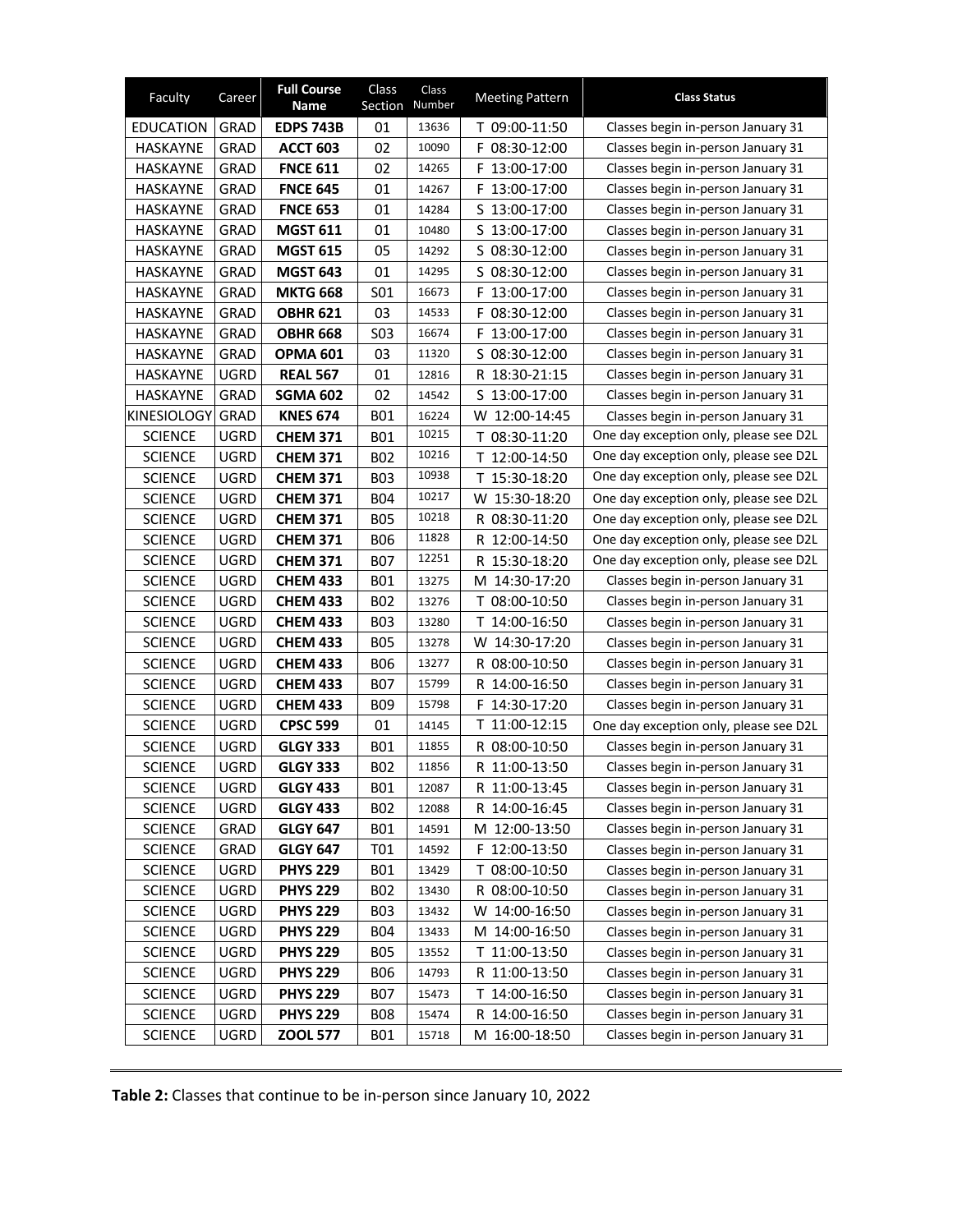| Faculty     | Career      | <b>Full Course</b><br>Name | Class<br>Section | Class<br>Number | <b>Meeting Pattern</b> | <b>Class Status</b> |
|-------------|-------------|----------------------------|------------------|-----------------|------------------------|---------------------|
| <b>ARTS</b> | UGRD        | <b>ANTH 309</b>            | <b>B01</b>       | 15197           | R 09:30-10:30          | Continue in-person  |
| <b>ARTS</b> | UGRD        | <b>ANTH 309</b>            | <b>B02</b>       | 15198           | R 11:00-12:00          | Continue in-person  |
| <b>ARTS</b> | <b>UGRD</b> | <b>ANTH 309</b>            | <b>B03</b>       | 15199           | R 12:30-13:30          | Continue in-person  |
| <b>ARTS</b> | <b>UGRD</b> | <b>ANTH 309</b>            | <b>B04</b>       | 15200           | R 14:00-15:00          | Continue in-person  |
| <b>ARTS</b> | <b>UGRD</b> | <b>ANTH 309</b>            | <b>B05</b>       | 15201           | R 15:30-16:30          | Continue in-person  |
| <b>ARTS</b> | UGRD        | <b>ANTH 309</b>            | <b>B06</b>       | 15202           | R 17:00-18:00          | Continue in-person  |
| <b>ARTS</b> | UGRD        | <b>ANTH 350</b>            | 01               | 13217           | M 10:00-10:50          | Continue in-person  |
| <b>ARTS</b> | <b>UGRD</b> | <b>ANTH 350</b>            | <b>B01</b>       | 13218           | M 11:00-12:50          | Continue in-person  |
| <b>ARTS</b> | <b>UGRD</b> | <b>ANTH 350</b>            | 02               | 13219           | W 10:00-10:50          | Continue in-person  |
| <b>ARTS</b> | <b>UGRD</b> | <b>ANTH 350</b>            | <b>B02</b>       | 13220           | W 11:00-12:50          | Continue in-person  |
| <b>ARTS</b> | <b>UGRD</b> | <b>ARKY 555</b>            | <b>B01</b>       | 15220           | T 11:00-12:50          | Continue in-person  |
| <b>ARTS</b> | UGRD        | <b>ARKY 555</b>            | <b>B02</b>       | 15221           | R 11:00-12:50          | Continue in-person  |
| <b>ARTS</b> | <b>UGRD</b> | <b>ART 233</b>             | 01               | 10099           | MW 08:30-09:45         | Continue in-person  |
| <b>ARTS</b> | UGRD        | <b>ART 233</b>             | <b>B01</b>       | 10100           | MW 09:45-11:00         | Continue in-person  |
| ARTS        | UGRD        | <b>ART 241</b>             | 01               | 12511           | TR 14:00-15:15         | Continue in-person  |
| <b>ARTS</b> | UGRD        | <b>ART 241</b>             | <b>B01</b>       | 12512           | TR 15:15-16:30         | Continue in-person  |
| <b>ARTS</b> | UGRD        | <b>ART 241</b>             | 02               | 15345           | MW 14:00-15:15         | Continue in-person  |
| <b>ARTS</b> | <b>UGRD</b> | <b>ART 241</b>             | <b>B02</b>       | 15346           | MW 15:15-16:30         | Continue in-person  |
| <b>ARTS</b> | UGRD        | <b>ART 351</b>             | 01               | 15305           | TR 08:30-09:45         | Continue in-person  |
| <b>ARTS</b> | UGRD        | <b>ART 351</b>             | <b>B01</b>       | 15306           | TR 09:45-11:00         | Continue in-person  |
| <b>ARTS</b> | UGRD        | <b>ART 353</b>             | 01               | 10101           | TR 14:00-15:15         | Continue in-person  |
| <b>ARTS</b> | <b>UGRD</b> | <b>ART 353</b>             | <b>B01</b>       | 10102           | TR 15:15-16:30         | Continue in-person  |
| <b>ARTS</b> | <b>UGRD</b> | <b>ART 377</b>             | 01               | 15307           | MW 11:00-12:15         | Continue in-person  |
| <b>ARTS</b> | <b>UGRD</b> | <b>ART 377</b>             | <b>B01</b>       | 15308           | MW 12:15-13:30         | Continue in-person  |
| <b>ARTS</b> | UGRD        | <b>ART 379</b>             | 01               | 14582           | TR 08:30-09:45         | Continue in-person  |
| <b>ARTS</b> | UGRD        | <b>ART 379</b>             | <b>B01</b>       | 14583           | TR 09:45-11:00         | Continue in-person  |
| <b>ARTS</b> | UGRD        | <b>ART 455</b>             | 01               | 15310           | TR 11:00-12:15         | Continue in-person  |
| <b>ARTS</b> | <b>UGRD</b> | <b>ART 455</b>             | <b>B01</b>       | 15311           | TR 12:15-13:30         | Continue in-person  |
| <b>ARTS</b> | <b>UGRD</b> | <b>DRAM 318B</b>           | <b>B01</b>       | 16173           | 10:30-11:45<br>F.      | Continue in-person  |
| <b>ARTS</b> | <b>UGRD</b> | <b>DRAM 391</b>            | <b>B01</b>       | 10290           | <b>TBA</b>             | Continue in-person  |
| <b>ARTS</b> | UGRD        | <b>DRAM 393</b>            | <b>B01</b>       | 10291           | TBA                    | Continue in-person  |
| <b>ARTS</b> | <b>UGRD</b> | <b>DRAM 412</b>            | <b>B01</b>       | 15392           | W 09:00-11:50          | Continue in-person  |
| <b>ARTS</b> | UGRD        | <b>DRAM 412</b>            | S01              | 15391           | M 09:00-11:50          | Continue in-person  |
| <b>ARTS</b> | UGRD        | <b>DRAM 418.01B</b>        | <b>B01</b>       | 16159           | F 09:00-10:20          | Continue in-person  |
| <b>ARTS</b> | UGRD        | <b>DRAM 491</b>            | B01              | 10292           | TBA                    | Continue in-person  |
| <b>ARTS</b> | UGRD        | <b>DRAM 493</b>            | <b>B01</b>       | 10293           | TBA                    | Continue in-person  |
| <b>ARTS</b> | GRAD        | <b>DRAM 613</b>            | <b>B01</b>       | 14743           | F 17:00-19:50          | Continue in-person  |
| <b>ARTS</b> | GRAD        | <b>DRAM 613</b>            | S01              | 14742           | M 09:00-10:50          | Continue in-person  |
| <b>ARTS</b> | GRAD        | <b>DRAM 625</b>            | <b>B01</b>       | 15403           | F 09:00-10:50          | Continue in-person  |
| <b>ARTS</b> | GRAD        | <b>DRAM 625</b>            | S01              | 15402           | M 09:00-10:50          | Continue in-person  |
| <b>ARTS</b> | GRAD        | <b>DRAM 631</b>            | <b>B01</b>       | 15401           | TBA                    | Continue in-person  |
| <b>ARTS</b> | GRAD        | <b>DRAM 631</b>            | S01              | 15400           | M 11:00-11:50          | Continue in-person  |
| <b>ARTS</b> | UGRD        | <b>GEOG 408</b>            | <b>B01</b>       | 13299           | M 09:00-10:50          | Continue in-person  |
| <b>ARTS</b> | UGRD        | <b>GEOG 408</b>            | B02              | 13322           | T 08:00-09:50          | Continue in-person  |
| <b>ARTS</b> | UGRD        | <b>GEOG 408</b>            | <b>B03</b>       | 13323           | T 11:00-12:50          | Continue in-person  |
| <b>ARTS</b> | UGRD        | <b>HTST 495</b>            | <b>B01</b>       | 15578           | R 15:30-18:15          | Continue in-person  |
| <b>ARTS</b> | UGRD        | <b>MUSI 427B</b>           | S01              | 11437           | W 16:00-17:50          | Continue in-person  |
| <b>ARTS</b> | UGRD        | <b>MUSI 527B</b>           | S01              | 15363           | W 16:00-17:50          | Continue in-person  |
| <b>ARTS</b> | UGRD        | <b>PSYC 478</b>            | <b>B01</b>       | 11057           | W 13:00-15:45          | Continue in-person  |
| <b>ARTS</b> | UGRD        | <b>PSYC 478</b>            | B <sub>02</sub>  | 11058           | F 13:00-15:45          | Continue in-person  |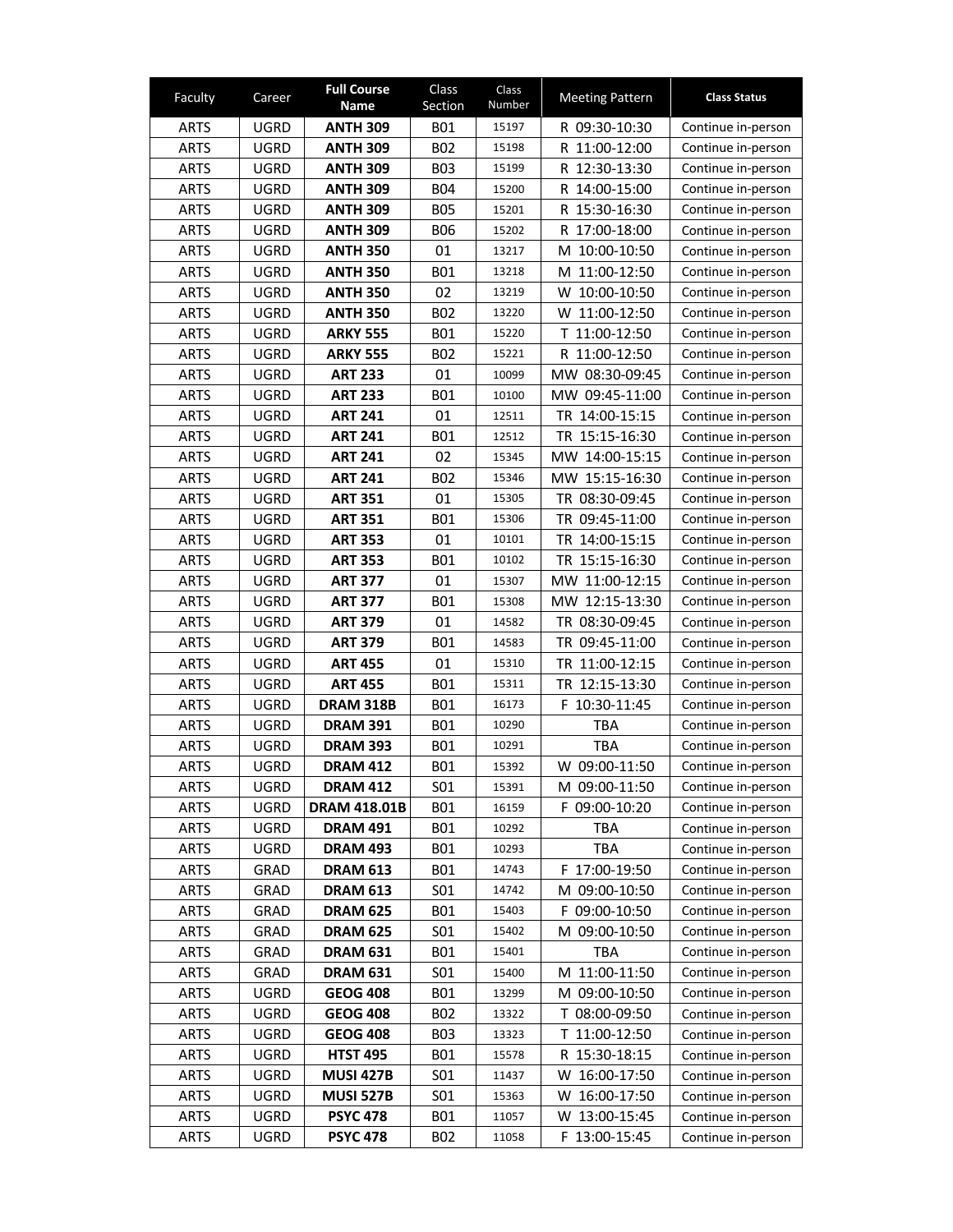| Faculty            | Career      | <b>Full Course</b><br><b>Name</b> | Class<br>Section | Class<br>Number | <b>Meeting Pattern</b> | <b>Class Status</b> |
|--------------------|-------------|-----------------------------------|------------------|-----------------|------------------------|---------------------|
| <b>EDUCATION</b>   | GRAD        | <b>EDPS 640B</b>                  | 02               | 16862           | TBA                    | Continue in-person  |
| EDUCATION          | GRAD        | <b>EDPS 640B</b>                  | <b>B02</b>       | 16863           | TBA                    | Continue in-person  |
| <b>EDUCATION</b>   | GRAD        | <b>EDPS 669</b>                   | 01               | 12631           | W 09:00-11:50          | Continue in-person  |
| <b>EDUCATION</b>   | GRAD        | <b>EDPS 669</b>                   | <b>B01</b>       | 12715           | W 13:00-15:50          | Continue in-person  |
| <b>KINESIOLOGY</b> | <b>UGRD</b> | <b>KNES 460</b>                   | <b>B01</b>       | 12574           | F 09:00-10:50          | Continue in-person  |
| <b>KINESIOLOGY</b> | UGRD        | <b>KNES 460</b>                   | T <sub>01</sub>  | 12575           | <b>TBA</b>             | Continue in-person  |
| <b>KINESIOLOGY</b> | UGRD        | KNES 466B                         | B01              | 10804           | TBA                    | Continue in-person  |
| <b>KINESIOLOGY</b> | <b>UGRD</b> | <b>KNES 490B</b>                  | 01               | 10805           | TBA                    | Continue in-person  |
| <b>KINESIOLOGY</b> | <b>UGRD</b> | <b>KNES 504</b>                   | <b>B01</b>       | 16784           | MW 12:00-12:50         | Continue in-person  |
| <b>KINESIOLOGY</b> | <b>UGRD</b> | <b>KNES 504</b>                   | <b>B02</b>       | 16826           | MW 12:00-12:50         | Continue in-person  |
| <b>KINESIOLOGY</b> | <b>UGRD</b> | <b>KNES 504</b>                   | <b>B03</b>       | 16842           | M 13:00-15:45          | Continue in-person  |
| <b>KINESIOLOGY</b> | GRAD        | KNES 606B                         | <b>B01</b>       | 11947           | W 08:00-10:50          | Continue in-person  |
| <b>KINESIOLOGY</b> | <b>GRAD</b> | <b>KNES 606B</b>                  | T <sub>01</sub>  | 11948           | M 08:00-10:50          | Continue in-person  |
| <b>KINESIOLOGY</b> | GRAD        | <b>KNES 773</b>                   | <b>B01</b>       | 11901           | 11:00-13:45<br>F.      | Continue in-person  |
| NURSING            | UGRD        | <b>NURS 499</b>                   | <b>B01</b>       | 11260           | M 09:00-11:50          | Continue in-person  |
| <b>NURSING</b>     | <b>UGRD</b> | <b>NURS 499</b>                   | <b>B02</b>       | 11261           | M 09:00-11:50          | Continue in-person  |
| NURSING            | UGRD        | <b>NURS 499</b>                   | <b>B03</b>       | 11262           | M 09:00-11:50          | Continue in-person  |
| <b>NURSING</b>     | <b>UGRD</b> | <b>NURS 499</b>                   | <b>B04</b>       | 11263           | M 09:00-11:50          | Continue in-person  |
| <b>NURSING</b>     | <b>UGRD</b> | <b>NURS 499</b>                   | <b>BO5</b>       | 11264           | M 09:00-11:50          | Continue in-person  |
| <b>NURSING</b>     | <b>UGRD</b> | <b>NURS 499</b>                   | <b>B06</b>       | 11265           | M 09:00-11:50          | Continue in-person  |
| <b>NURSING</b>     | UGRD        | <b>NURS 499</b>                   | <b>B07</b>       | 11266           | M 09:00-11:50          | Continue in-person  |
| <b>NURSING</b>     | <b>UGRD</b> | <b>NURS 499</b>                   | <b>B08</b>       | 11267           | M 09:00-11:50          | Continue in-person  |
| <b>NURSING</b>     | <b>UGRD</b> | <b>NURS 499</b>                   | <b>B11</b>       | 11270           | M 09:00-11:50          | Continue in-person  |
| NURSING            | UGRD        | <b>NURS 499</b>                   | <b>B12</b>       | 11271           | 09:00-11:50<br>м       | Continue in-person  |
| NURSING            | UGRD        | <b>NURS 499</b>                   | <b>B13</b>       | 11272           | M 09:00-11:50          | Continue in-person  |
| NURSING            | UGRD        | <b>NURS 499</b>                   | B14              | 11273           | M 09:00-11:50          | Continue in-person  |
| <b>NURSING</b>     | UGRD        | <b>NURS 499</b>                   | B19              | 11414           | M 13:30-16:20          | Continue in-person  |
| <b>NURSING</b>     | <b>UGRD</b> | <b>NURS 499</b>                   | <b>B20</b>       | 11415           | 13:30-16:20<br>м       | Continue in-person  |
| <b>NURSING</b>     | <b>UGRD</b> | <b>NURS 499</b>                   | <b>B21</b>       | 11416           | M 13:30-16:20          | Continue in-person  |
| <b>NURSING</b>     | <b>UGRD</b> | <b>NURS 499</b>                   | <b>B22</b>       | 11417           | M 13:30-16:20          | Continue in-person  |
| NURSING            | UGRD        | <b>NURS 499</b>                   | <b>B23</b>       | 11418           | M 13:30-16:20          | Continue in-person  |
| <b>NURSING</b>     | <b>UGRD</b> | <b>NURS 499</b>                   | <b>B24</b>       | 11419           | M 13:30-16:20          | Continue in-person  |
| <b>NURSING</b>     | UGRD        | <b>NURS 499</b>                   | <b>B25</b>       | 11420           | M 13:30-16:20          | Continue in-person  |
| <b>NURSING</b>     | UGRD        | <b>NURS 499</b>                   | <b>B26</b>       | 11421           | M 13:30-16:20          | Continue in-person  |
| <b>NURSING</b>     | UGRD        | <b>NURS 499</b>                   | B <sub>27</sub>  | 11422           | M 13:30-16:20          | Continue in-person  |
| <b>NURSING</b>     | UGRD        | <b>NURS 499</b>                   | <b>B28</b>       | 11423           | M 13:30-16:20          | Continue in-person  |
| <b>NURSING</b>     | <b>UGRD</b> | <b>NURS 499</b>                   | <b>B29</b>       | 11424           | M 13:30-16:20          | Continue in-person  |
| <b>NURSING</b>     | UGRD        | <b>NURS 499</b>                   | <b>B30</b>       | 11425           | M 13:30-16:20          | Continue in-person  |
| <b>NURSING</b>     | UGRD        | <b>NURS 599</b>                   | B20              | 14376           | R 16:00-18:30          | Continue in-person  |
| <b>NURSING</b>     | UGRD        | <b>NURS 599</b>                   | B22              | 15378           | R 16:00-18:30          | Continue in-person  |
| <b>SCIENCE</b>     | UGRD        | <b>BCEM 413</b>                   | 01               | 14112           | TR 11:00-12:15         | Continue in-person  |
| <b>SCIENCE</b>     | UGRD        | <b>BCEM 413</b>                   | <b>B01</b>       | 14113           | W 12:00-17:50          | Continue in-person  |
| <b>SCIENCE</b>     | UGRD        | <b>BCEM 413</b>                   | <b>B02</b>       | 14114           | F 12:00-17:50          | Continue in-person  |
| <b>SCIENCE</b>     | UGRD        | <b>BCEM 413</b>                   | B03              | 15671           | TBA                    | Continue in-person  |
| <b>SCIENCE</b>     | UGRD        | <b>BCEM 528B</b>                  | <b>B01</b>       | 14461           | TBA                    | Continue in-person  |
| <b>SCIENCE</b>     | UGRD        | <b>BCEM 528B</b>                  | <b>B02</b>       | 15944           | TBA                    | Continue in-person  |
| <b>SCIENCE</b>     | UGRD        | <b>BCEM 528B</b>                  | B03              | 15945           | TBA                    | Continue in-person  |
| <b>SCIENCE</b>     | UGRD        | <b>BCEM 528B</b>                  | <b>B04</b>       | 15946           | TBA                    | Continue in-person  |
| <b>SCIENCE</b>     | UGRD        | <b>BCEM 528B</b>                  | <b>B05</b>       | 15947           | TBA                    | Continue in-person  |
| <b>SCIENCE</b>     | UGRD        | <b>BCEM 530B</b>                  | B01              | 14462           | TBA                    | Continue in-person  |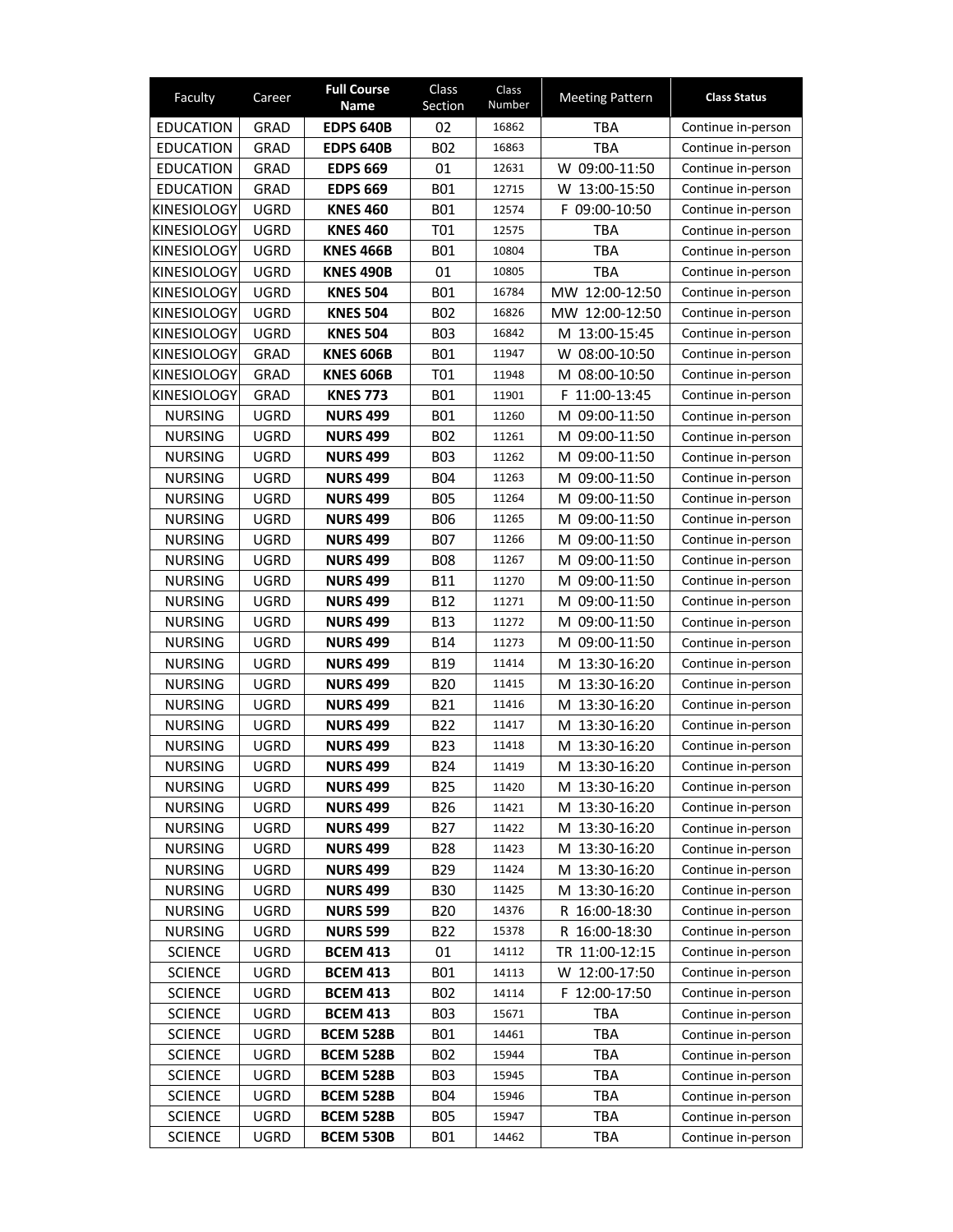| Faculty        | Career      | <b>Full Course</b><br>Name | Class<br>Section | Class<br>Number | <b>Meeting Pattern</b> | <b>Class Status</b> |
|----------------|-------------|----------------------------|------------------|-----------------|------------------------|---------------------|
| <b>SCIENCE</b> | <b>UGRD</b> | <b>BCEM 530B</b>           | <b>B02</b>       | 15948           | TBA                    | Continue in-person  |
| <b>SCIENCE</b> | <b>UGRD</b> | <b>BCEM 530B</b>           | <b>B03</b>       | 15949           | <b>TBA</b>             | Continue in-person  |
| <b>SCIENCE</b> | <b>UGRD</b> | <b>BCEM 530B</b>           | <b>B04</b>       | 15950           | TBA                    | Continue in-person  |
| <b>SCIENCE</b> | <b>UGRD</b> | <b>BCEM 530B</b>           | <b>BO5</b>       | 15951           | <b>TBA</b>             | Continue in-person  |
| <b>SCIENCE</b> | <b>UGRD</b> | <b>BIOL 507.01</b>         | <b>B01</b>       | 15952           | TBA                    | Continue in-person  |
| <b>SCIENCE</b> | UGRD        | <b>BIOL 507.01</b>         | <b>B02</b>       | 15953           | TBA                    | Continue in-person  |
| <b>SCIENCE</b> | UGRD        | <b>BIOL 507.01</b>         | <b>B03</b>       | 15954           | TBA                    | Continue in-person  |
| <b>SCIENCE</b> | <b>UGRD</b> | <b>BIOL 507.01</b>         | <b>B04</b>       | 15955           | TBA                    | Continue in-person  |
| <b>SCIENCE</b> | <b>UGRD</b> | <b>BIOL 507.01</b>         | <b>BO5</b>       | 15956           | <b>TBA</b>             | Continue in-person  |
| <b>SCIENCE</b> | <b>UGRD</b> | <b>BIOL 507.02</b>         | <b>B01</b>       | 15957           | TBA                    | Continue in-person  |
| <b>SCIENCE</b> | UGRD        | <b>BIOL 507.02</b>         | B <sub>02</sub>  | 15958           | TBA                    | Continue in-person  |
| <b>SCIENCE</b> | UGRD        | <b>BIOL 507.02</b>         | B03              | 15959           | TBA                    | Continue in-person  |
| <b>SCIENCE</b> | <b>UGRD</b> | <b>BIOL 507.02</b>         | <b>B04</b>       | 15960           | <b>TBA</b>             | Continue in-person  |
| <b>SCIENCE</b> | UGRD        | <b>BIOL 507.02</b>         | <b>BO5</b>       | 15961           | <b>TBA</b>             | Continue in-person  |
| <b>SCIENCE</b> | <b>UGRD</b> | <b>BIOL 509</b>            | 01               | 16221           | TBA                    | Continue in-person  |
| <b>SCIENCE</b> | UGRD        | <b>BIOL 509</b>            | 02               | 16222           | <b>TBA</b>             | Continue in-person  |
| <b>SCIENCE</b> | UGRD        | <b>BIOL 528B</b>           | B01              | 15962           | <b>TBA</b>             | Continue in-person  |
| <b>SCIENCE</b> | <b>UGRD</b> | <b>BIOL 528B</b>           | <b>B02</b>       | 15963           | <b>TBA</b>             | Continue in-person  |
| <b>SCIENCE</b> | <b>UGRD</b> | <b>BIOL 528B</b>           | <b>B03</b>       | 15964           | <b>TBA</b>             | Continue in-person  |
| <b>SCIENCE</b> | UGRD        | <b>BIOL 528B</b>           | <b>B04</b>       | 15965           | TBA                    | Continue in-person  |
| <b>SCIENCE</b> | UGRD        | <b>BIOL 528B</b>           | <b>BO5</b>       | 15966           | <b>TBA</b>             | Continue in-person  |
| <b>SCIENCE</b> | UGRD        | <b>BIOL 530B</b>           | <b>B01</b>       | 14464           | TBA                    | Continue in-person  |
| <b>SCIENCE</b> | <b>UGRD</b> | <b>BIOL 530B</b>           | <b>B02</b>       | 15968           | <b>TBA</b>             | Continue in-person  |
| <b>SCIENCE</b> | UGRD        | <b>BIOL 530B</b>           | <b>BO3</b>       | 15969           | TBA                    | Continue in-person  |
| <b>SCIENCE</b> | UGRD        | <b>BIOL 530B</b>           | B04              | 15970           | TBA                    | Continue in-person  |
| <b>SCIENCE</b> | UGRD        | <b>BIOL 530B</b>           | <b>BO5</b>       | 15971           | TBA                    | Continue in-person  |
| <b>SCIENCE</b> | <b>UGRD</b> | <b>BIOL 530B</b>           | <b>B06</b>       | 16565           | TBA                    | Continue in-person  |
| <b>SCIENCE</b> | <b>UGRD</b> | <b>BIOL 530B</b>           | <b>B07</b>       | 16590           | <b>TBA</b>             | Continue in-person  |
| <b>SCIENCE</b> | <b>UGRD</b> | <b>BIOL 530B</b>           | <b>B08</b>       | 16591           | TBA                    | Continue in-person  |
| <b>SCIENCE</b> | UGRD        | <b>BIOL 530B</b>           | <b>BO9</b>       | 16592           | TBA                    | Continue in-person  |
| <b>SCIENCE</b> | UGRD        | <b>BIOL 530B</b>           | <b>B10</b>       | 16593           | TBA                    | Continue in-person  |
| <b>SCIENCE</b> | UGRD        | <b>BIOL 530B</b>           | <b>B11</b>       | 16620           | TBA                    | Continue in-person  |
| <b>SCIENCE</b> | UGRD        | <b>BIOL 530B</b>           | <b>B12</b>       | 16621           | TBA                    | Continue in-person  |
| <b>SCIENCE</b> | UGRD        | <b>BIOL 530B</b>           | <b>B13</b>       | 16622           | TBA                    | Continue in-person  |
| <b>SCIENCE</b> | UGRD        | <b>BIOL 530B</b>           | <b>B14</b>       | 16623           | TBA                    | Continue in-person  |
| <b>SCIENCE</b> | UGRD        | <b>BIOL 530B</b>           | B15              | 16624           | TBA                    | Continue in-person  |
| <b>SCIENCE</b> | UGRD        | <b>BIOL 530B</b>           | <b>B16</b>       | 16625           | TBA                    | Continue in-person  |
| <b>SCIENCE</b> | UGRD        | <b>BIOL 530B</b>           | <b>B17</b>       | 16626           | <b>TBA</b>             | Continue in-person  |
| <b>SCIENCE</b> | UGRD        | <b>BIOL 530B</b>           | <b>B18</b>       | 16627           | TBA                    | Continue in-person  |
| <b>SCIENCE</b> | UGRD        | <b>CHEM 402.01</b>         | <b>B01</b>       | 12218           | TBA                    | Continue in-person  |
| <b>SCIENCE</b> | UGRD        | CHEM 402.02                | B01              | 12219           | <b>TBA</b>             | Continue in-person  |
| <b>SCIENCE</b> | UGRD        | <b>CHEM 502B</b>           | <b>B01</b>       | 10788           | TBA                    | Continue in-person  |
| <b>SCIENCE</b> | UGRD        | <b>CMMB 451</b>            | 01               | 10240           | TR 11:00-12:15         | Continue in-person  |
| <b>SCIENCE</b> | UGRD        | <b>CMMB 451</b>            | <b>B01</b>       | 10241           | T 14:00-19:50          | Continue in-person  |
| <b>SCIENCE</b> | UGRD        | <b>CMMB 451</b>            | B02              | 10950           | R 14:00-19:50          | Continue in-person  |
| <b>SCIENCE</b> | UGRD        | <b>CMMB 528B</b>           | <b>B01</b>       | 14467           | TBA                    | Continue in-person  |
| <b>SCIENCE</b> | UGRD        | <b>CMMB 528B</b>           | B02              | 15982           | TBA                    | Continue in-person  |
| <b>SCIENCE</b> | UGRD        | <b>CMMB 528B</b>           | <b>B03</b>       | 15983           | TBA                    | Continue in-person  |
| <b>SCIENCE</b> | UGRD        | <b>CMMB 528B</b>           | <b>B04</b>       | 15984           | TBA                    | Continue in-person  |
| <b>SCIENCE</b> | UGRD        | <b>CMMB 528B</b>           | <b>B05</b>       | 15985           | TBA                    | Continue in-person  |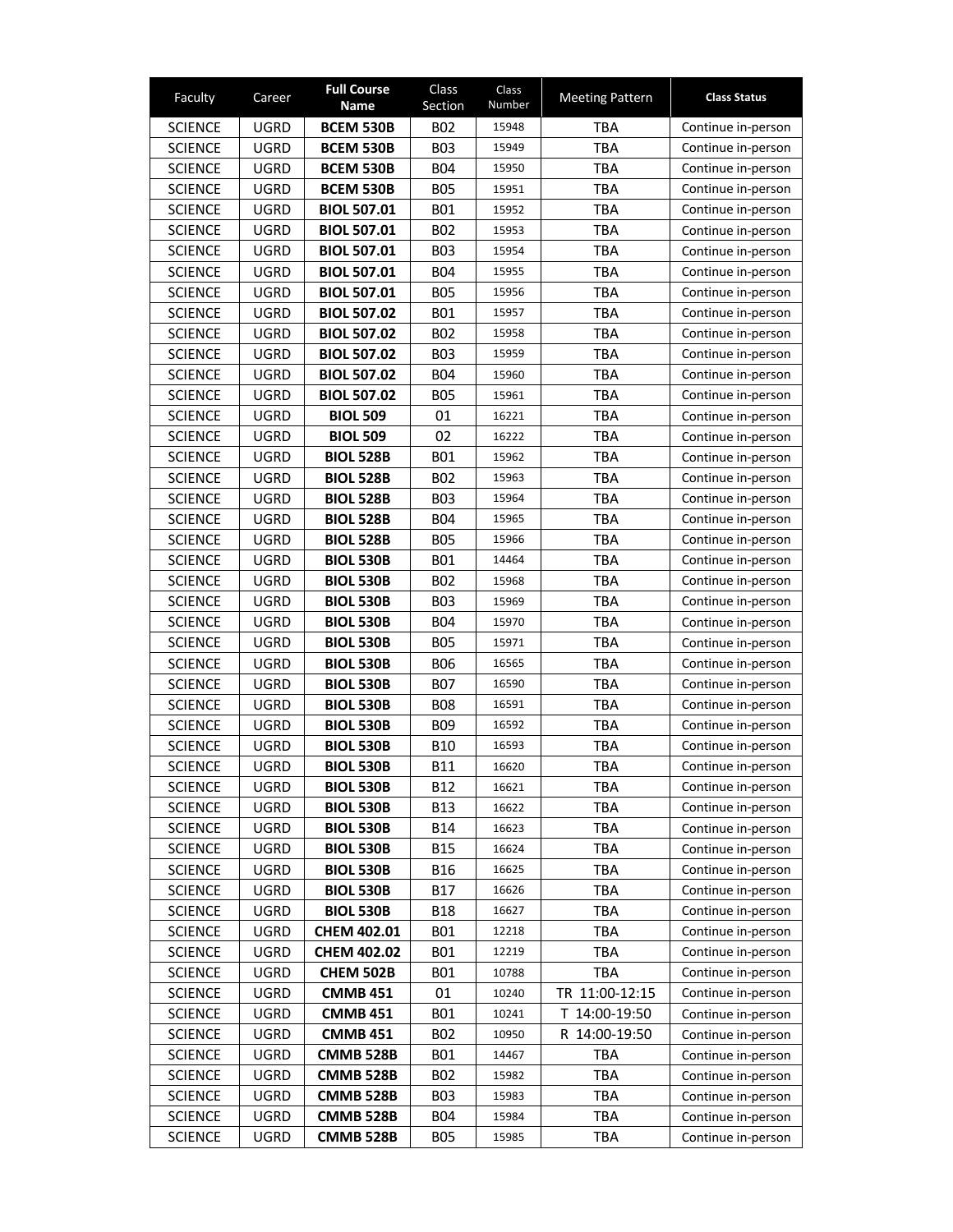| Faculty        | Career      | <b>Full Course</b><br>Name | Class<br>Section | Class<br>Number | <b>Meeting Pattern</b> | <b>Class Status</b> |
|----------------|-------------|----------------------------|------------------|-----------------|------------------------|---------------------|
| <b>SCIENCE</b> | UGRD        | <b>CMMB 528B</b>           | <b>BO6</b>       | 16522           | TBA                    | Continue in-person  |
| <b>SCIENCE</b> | UGRD        | <b>CMMB 528B</b>           | <b>B07</b>       | 16523           | TBA                    | Continue in-person  |
| <b>SCIENCE</b> | <b>UGRD</b> | <b>CMMB 528B</b>           | <b>B08</b>       | 16524           | TBA                    | Continue in-person  |
| <b>SCIENCE</b> | <b>UGRD</b> | <b>CMMB 528B</b>           | <b>BO9</b>       | 16525           | <b>TBA</b>             | Continue in-person  |
| <b>SCIENCE</b> | <b>UGRD</b> | <b>CMMB 528B</b>           | <b>B10</b>       | 16526           | TBA                    | Continue in-person  |
| <b>SCIENCE</b> | UGRD        | <b>CMMB 528B</b>           | <b>B11</b>       | 16527           | <b>TBA</b>             | Continue in-person  |
| <b>SCIENCE</b> | UGRD        | <b>CMMB 528B</b>           | B12              | 16528           | <b>TBA</b>             | Continue in-person  |
| <b>SCIENCE</b> | <b>UGRD</b> | <b>CMMB 528B</b>           | <b>B13</b>       | 16529           | <b>TBA</b>             | Continue in-person  |
| <b>SCIENCE</b> | <b>UGRD</b> | <b>CMMB 528B</b>           | <b>B14</b>       | 16530           | <b>TBA</b>             | Continue in-person  |
| <b>SCIENCE</b> | <b>UGRD</b> | <b>CMMB 528B</b>           | <b>B15</b>       | 16531           | TBA                    | Continue in-person  |
| <b>SCIENCE</b> | UGRD        | <b>CMMB 530B</b>           | <b>B01</b>       | 14468           | <b>TBA</b>             | Continue in-person  |
| <b>SCIENCE</b> | UGRD        | <b>CMMB 530B</b>           | <b>B02</b>       | 15986           | TBA                    | Continue in-person  |
| <b>SCIENCE</b> | <b>UGRD</b> | <b>CMMB 530B</b>           | <b>B03</b>       | 15987           | <b>TBA</b>             | Continue in-person  |
| <b>SCIENCE</b> | UGRD        | <b>CMMB 530B</b>           | B04              | 15988           | TBA                    | Continue in-person  |
| <b>SCIENCE</b> | UGRD        | <b>CMMB 530B</b>           | <b>BO5</b>       | 15989           | TBA                    | Continue in-person  |
| <b>SCIENCE</b> | UGRD        | <b>CMMB 530B</b>           | <b>B06</b>       | 16512           | <b>TBA</b>             | Continue in-person  |
| <b>SCIENCE</b> | UGRD        | <b>CMMB 530B</b>           | <b>B07</b>       | 16513           | TBA                    | Continue in-person  |
| <b>SCIENCE</b> | <b>UGRD</b> | <b>CMMB 530B</b>           | <b>B08</b>       | 16514           | <b>TBA</b>             | Continue in-person  |
| <b>SCIENCE</b> | UGRD        | <b>CMMB 530B</b>           | <b>BO9</b>       | 16515           | TBA                    | Continue in-person  |
| <b>SCIENCE</b> | UGRD        | <b>CMMB 530B</b>           | <b>B10</b>       | 16516           | TBA                    | Continue in-person  |
| <b>SCIENCE</b> | <b>UGRD</b> | <b>CMMB 530B</b>           | <b>B11</b>       | 16532           | <b>TBA</b>             | Continue in-person  |
| <b>SCIENCE</b> | <b>UGRD</b> | <b>CMMB 530B</b>           | <b>B12</b>       | 16533           | <b>TBA</b>             | Continue in-person  |
| <b>SCIENCE</b> | <b>UGRD</b> | <b>CMMB 530B</b>           | <b>B13</b>       | 16534           | <b>TBA</b>             | Continue in-person  |
| <b>SCIENCE</b> | <b>UGRD</b> | <b>CMMB 530B</b>           | <b>B14</b>       | 16535           | TBA                    | Continue in-person  |
| <b>SCIENCE</b> | UGRD        | <b>CMMB 530B</b>           | <b>B15</b>       | 16536           | TBA                    | Continue in-person  |
| <b>SCIENCE</b> | UGRD        | <b>CMMB 530B</b>           | <b>B16</b>       | 16537           | TBA                    | Continue in-person  |
| <b>SCIENCE</b> | UGRD        | <b>CMMB 530B</b>           | <b>B17</b>       | 16538           | TBA                    | Continue in-person  |
| <b>SCIENCE</b> | <b>UGRD</b> | <b>CMMB 530B</b>           | <b>B18</b>       | 16539           | <b>TBA</b>             | Continue in-person  |
| <b>SCIENCE</b> | <b>UGRD</b> | <b>CMMB 530B</b>           | <b>B19</b>       | 16540           | TBA                    | Continue in-person  |
| <b>SCIENCE</b> | UGRD        | <b>CMMB 530B</b>           | <b>B20</b>       | 16541           | TBA                    | Continue in-person  |
| <b>SCIENCE</b> | UGRD        | <b>CMMB 530B</b>           | B <sub>21</sub>  | 16566           | <b>TBA</b>             | Continue in-person  |
| <b>SCIENCE</b> | <b>UGRD</b> | <b>CMMB 530B</b>           | B <sub>22</sub>  | 16594           | TBA                    | Continue in-person  |
| <b>SCIENCE</b> | <b>UGRD</b> | <b>CMMB 530B</b>           | <b>B23</b>       | 16595           | TBA                    | Continue in-person  |
| <b>SCIENCE</b> | UGRD        | <b>CMMB 530B</b>           | <b>B24</b>       | 16596           | TBA                    | Continue in-person  |
| <b>SCIENCE</b> | <b>UGRD</b> | <b>CMMB 530B</b>           | <b>B25</b>       | 16597           | TBA                    | Continue in-person  |
| <b>SCIENCE</b> | UGRD        | <b>CMMB 530B</b>           | <b>B26</b>       | 16598           | TBA                    | Continue in-person  |
| <b>SCIENCE</b> | UGRD        | <b>CMMB 530B</b>           | <b>B27</b>       | 16599           | TBA                    | Continue in-person  |
| <b>SCIENCE</b> | UGRD        | <b>CMMB 530B</b>           | <b>B28</b>       | 16600           | <b>TBA</b>             | Continue in-person  |
| <b>SCIENCE</b> | UGRD        | <b>CMMB 530B</b>           | <b>B29</b>       | 16601           | TBA                    | Continue in-person  |
| <b>SCIENCE</b> | UGRD        | <b>CMMB 530B</b>           | <b>B30</b>       | 16602           | TBA                    | Continue in-person  |
| <b>SCIENCE</b> | UGRD        | ECOL 528B                  | <b>B01</b>       | 14466           | TBA                    | Continue in-person  |
| <b>SCIENCE</b> | UGRD        | ECOL 528B                  | <b>B02</b>       | 16000           | TBA                    | Continue in-person  |
| <b>SCIENCE</b> | UGRD        | ECOL 528B                  | <b>B03</b>       | 16001           | TBA                    | Continue in-person  |
| <b>SCIENCE</b> | UGRD        | ECOL 528B                  | <b>B04</b>       | 16002           | TBA                    | Continue in-person  |
| <b>SCIENCE</b> | UGRD        | ECOL 528B                  | <b>B05</b>       | 16003           | TBA                    | Continue in-person  |
| <b>SCIENCE</b> | UGRD        | ECOL 530B                  | <b>B01</b>       | 14471           | <b>TBA</b>             | Continue in-person  |
| <b>SCIENCE</b> | UGRD        | <b>ECOL 530B</b>           | B <sub>02</sub>  | 16004           | TBA                    | Continue in-person  |
| <b>SCIENCE</b> | UGRD        | ECOL 530B                  | <b>B03</b>       | 16005           | TBA                    | Continue in-person  |
| <b>SCIENCE</b> | UGRD        | ECOL 530B                  | <b>B04</b>       | 16006           | TBA                    | Continue in-person  |
| <b>SCIENCE</b> | UGRD        | ECOL 530B                  | <b>BO5</b>       | 16007           | TBA                    | Continue in-person  |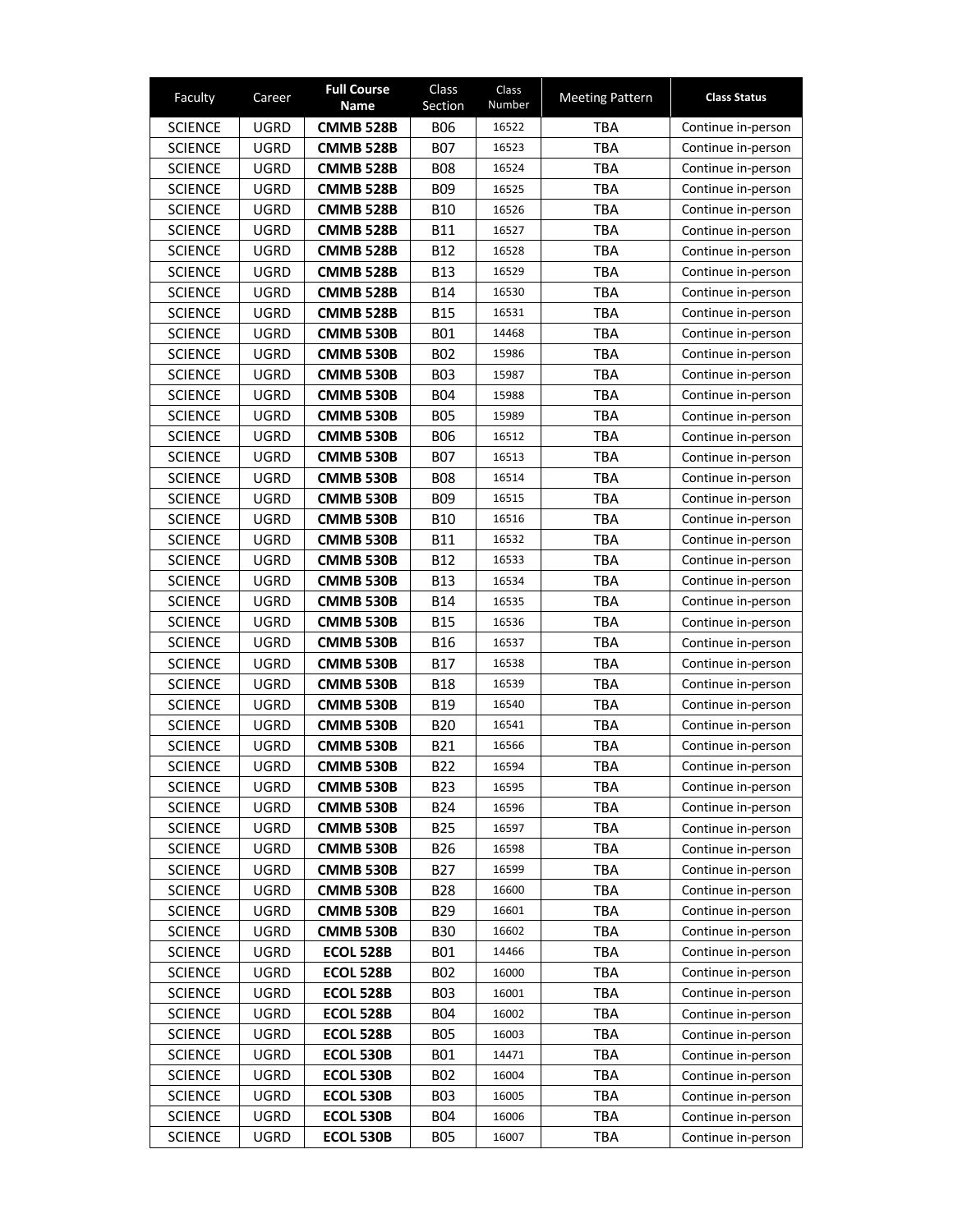| Faculty        | Career      | <b>Full Course</b><br><b>Name</b> | Class<br>Section | Class<br>Number | <b>Meeting Pattern</b> | <b>Class Status</b> |
|----------------|-------------|-----------------------------------|------------------|-----------------|------------------------|---------------------|
| <b>SCIENCE</b> | UGRD        | <b>ENSC 505</b>                   | B01              | 16782           | TBA                    | Continue in-person  |
| <b>SCIENCE</b> | UGRD        | <b>ENSC 505</b>                   | <b>B02</b>       | 16828           | <b>TBA</b>             | Continue in-person  |
| <b>SCIENCE</b> | GRAD        | <b>GLGY 663</b>                   | <b>B01</b>       | 16162           | R 17:00-17:50          | Continue in-person  |
| <b>SCIENCE</b> | <b>GRAD</b> | <b>GLGY 701</b>                   | <b>B01</b>       | 16465           | <b>TBA</b>             | Continue in-person  |
| <b>SCIENCE</b> | GRAD        | <b>GLGY 701</b>                   | <b>B02</b>       | 16668           | TBA                    | Continue in-person  |
| <b>SCIENCE</b> | GRAD        | <b>GLGY 701</b>                   | <b>B03</b>       | 16825           | <b>TBA</b>             | Continue in-person  |
| <b>SCIENCE</b> | GRAD        | MDPH 633                          | B01              | 10781           | <b>TBA</b>             | Continue in-person  |
| <b>SCIENCE</b> | <b>GRAD</b> | <b>MDPH 711B</b>                  | <b>B01</b>       | 11545           | <b>TBA</b>             | Continue in-person  |
| <b>SCIENCE</b> | <b>GRAD</b> | <b>MDPH 712B</b>                  | <b>B01</b>       | 11035           | <b>TBA</b>             | Continue in-person  |
| <b>SCIENCE</b> | GRAD        | <b>MDPH 721B</b>                  | <b>B01</b>       | 11546           | TBA                    | Continue in-person  |
| <b>SCIENCE</b> | GRAD        | <b>MDPH 722B</b>                  | <b>B01</b>       | 11036           | <b>TBA</b>             | Continue in-person  |
| <b>SCIENCE</b> | GRAD        | <b>MDPH 731B</b>                  | T01              | 11042           | F 09:00-09:50          | Continue in-person  |
| <b>SCIENCE</b> | <b>GRAD</b> | <b>MDPH 741B</b>                  | 01               | 13070           | <b>TBA</b>             | Continue in-person  |
| <b>SCIENCE</b> | GRAD        | <b>MDPH 741B</b>                  | <b>B01</b>       | 11544           | <b>TBA</b>             | Continue in-person  |
| <b>SCIENCE</b> | UGRD        | <b>NANS 401</b>                   | <b>B01</b>       | 13007           | M 17:00-19:50          | Continue in-person  |
| <b>SCIENCE</b> | UGRD        | <b>NANS 401</b>                   | <b>B02</b>       | 13008           | M 17:00-19:50          | Continue in-person  |
| <b>SCIENCE</b> | UGRD        | <b>NANS 401</b>                   | <b>B03</b>       | 13009           | W 17:00-19:50          | Continue in-person  |
| <b>SCIENCE</b> | <b>UGRD</b> | <b>NANS 401</b>                   | <b>B04</b>       | 13010           | W 17:00-19:50          | Continue in-person  |
| <b>SCIENCE</b> | UGRD        | <b>NANS 502</b>                   | <b>B01</b>       | 13591           | TBA                    | Continue in-person  |
| <b>SCIENCE</b> | UGRD        | <b>NANS 502B</b>                  | <b>B01</b>       | 11192           | <b>TBA</b>             | Continue in-person  |
| <b>SCIENCE</b> | UGRD        | <b>NEUR 478</b>                   | <b>B01</b>       | 12060           | W 13:00-15:45          | Continue in-person  |
| <b>SCIENCE</b> | <b>UGRD</b> | <b>NEUR 478</b>                   | <b>B02</b>       | 12061           | F 13:00-15:45          | Continue in-person  |
| <b>SCIENCE</b> | <b>UGRD</b> | <b>PHYS 598B</b>                  | <b>B01</b>       | 10820           | <b>TBA</b>             | Continue in-person  |
| <b>SCIENCE</b> | UGRD        | <b>PHYS 599</b>                   | <b>B01</b>       | 10699           | <b>TBA</b>             | Continue in-person  |
| <b>SCIENCE</b> | UGRD        | <b>PHYS 599</b>                   | <b>B02</b>       | 10700           | <b>TBA</b>             | Continue in-person  |
| <b>SCIENCE</b> | UGRD        | <b>PHYS 599</b>                   | <b>B03</b>       | 10701           | <b>TBA</b>             | Continue in-person  |
| <b>SCIENCE</b> | UGRD        | <b>PHYS 599</b>                   | <b>B04</b>       | 10702           | TBA                    | Continue in-person  |
| <b>SCIENCE</b> | UGRD        | <b>PHYS 599</b>                   | <b>B05</b>       | 10703           | <b>TBA</b>             | Continue in-person  |
| <b>SCIENCE</b> | GRAD        | <b>PHYS 663</b>                   | <b>B01</b>       | 16164           | R 17:00-17:50          | Continue in-person  |
| <b>SCIENCE</b> | GRAD        | <b>PHYS 699</b>                   | <b>B01</b>       | 11790           | <b>TBA</b>             | Continue in-person  |
| <b>SCIENCE</b> | GRAD        | <b>PHYS 699</b>                   | <b>B02</b>       | 12798           | <b>TBA</b>             | Continue in-person  |
| <b>SCIENCE</b> | GRAD        | <b>PHYS 699</b>                   | <b>B03</b>       | 12799           | TBA                    | Continue in-person  |
| <b>SCIENCE</b> | <b>UGRD</b> | <b>PLBI 528B</b>                  | <b>B01</b>       | 14472           | TBA                    | Continue in-person  |
| <b>SCIENCE</b> | UGRD        | <b>PLBI 528B</b>                  | <b>B02</b>       | 16037           | TBA                    | Continue in-person  |
| <b>SCIENCE</b> | UGRD        | <b>PLBI 528B</b>                  | <b>B03</b>       | 16038           | TBA                    | Continue in-person  |
| <b>SCIENCE</b> | UGRD        | <b>PLBI 528B</b>                  | <b>B04</b>       | 16039           | TBA                    | Continue in-person  |
| <b>SCIENCE</b> | UGRD        | <b>PLBI 528B</b>                  | <b>B05</b>       | 16040           | TBA                    | Continue in-person  |
| <b>SCIENCE</b> | UGRD        | <b>PLBI 530B</b>                  | <b>B01</b>       | 14473           | TBA                    | Continue in-person  |
| <b>SCIENCE</b> | <b>UGRD</b> | <b>PLBI 530B</b>                  | B02              | 16041           | TBA                    | Continue in-person  |
| <b>SCIENCE</b> | UGRD        | <b>PLBI 530B</b>                  | <b>B03</b>       | 16042           | TBA                    | Continue in-person  |
| <b>SCIENCE</b> | UGRD        | <b>PLBI 530B</b>                  | <b>B04</b>       | 16043           | <b>TBA</b>             | Continue in-person  |
| <b>SCIENCE</b> | UGRD        | <b>PLBI 530B</b>                  | <b>BO5</b>       | 16044           | TBA                    | Continue in-person  |
| <b>SCIENCE</b> | UGRD        | ZOOL 515                          | 01               | 14189           | MWF 09:00-09:50        | Continue in-person  |
| <b>SCIENCE</b> | UGRD        | <b>ZOOL 515</b>                   | <b>B01</b>       | 15710           | R 09:00-11:50          | Continue in-person  |
| <b>SCIENCE</b> | UGRD        | <b>ZOOL 515</b>                   | <b>B02</b>       | 14191           | R 12:00-14:50          | Continue in-person  |
| <b>SCIENCE</b> | UGRD        | ZOOL 515                          | <b>B03</b>       | 14192           | T 12:00-14:50          | Continue in-person  |
| <b>SCIENCE</b> | UGRD        | <b>ZOOL 528B</b>                  | B01              | 14474           | TBA                    | Continue in-person  |
| <b>SCIENCE</b> | UGRD        | <b>ZOOL 528B</b>                  | B02              | 16019           | <b>TBA</b>             | Continue in-person  |
| <b>SCIENCE</b> | UGRD        | <b>ZOOL 528B</b>                  | B03              | 16020           | TBA                    | Continue in-person  |
| <b>SCIENCE</b> | UGRD        | <b>ZOOL 528B</b>                  | B04              | 16021           | TBA                    | Continue in-person  |